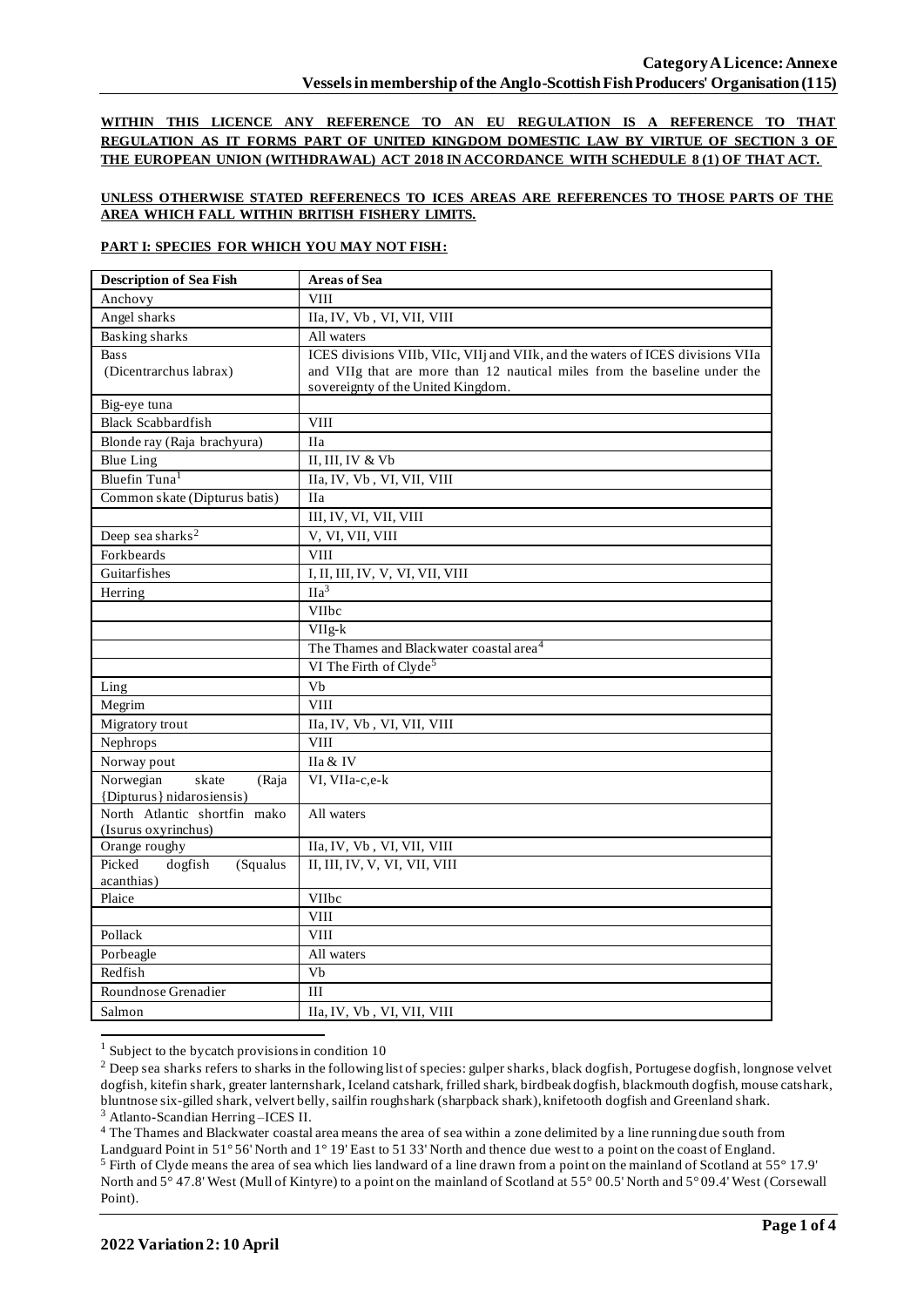# **Category ALicence: Annexe Vessels in membership of the Anglo-Scottish Fish Producers' Organisation (115)**

| Sandeels                        | Scottish Inshore Waters <sup>6</sup>         |  |  |  |
|---------------------------------|----------------------------------------------|--|--|--|
| <b>Skates and Rays</b>          | <b>VIII</b>                                  |  |  |  |
| Small-eyed<br>(Raja<br>ray      | IIa, IV, VIa, VIb, VIIa-c, VIIe and VIIh-k   |  |  |  |
| microocellata)                  |                                              |  |  |  |
| Smooth<br>lanternshark          | IIa, IV                                      |  |  |  |
| (Etmopterus pusillus)           |                                              |  |  |  |
|                                 | I, V, VI, VII, VIII                          |  |  |  |
| Sole                            | <b>VIIbc</b>                                 |  |  |  |
|                                 | <b>VIII</b>                                  |  |  |  |
| Starry Ray (Amblyraja radiata)  | IIa, IIIa, IV, VIId                          |  |  |  |
| Thornback ray (Raja clavata)    | IIIa                                         |  |  |  |
| Tope shark (Galeorhinus galeus) | When taken with longlines in IIa, IV; and in |  |  |  |
|                                 | I, V, VI, VII, VIII                          |  |  |  |
| Undulate Ray (Raja undulata)    | VI                                           |  |  |  |
| White sharks                    | IIa, IV, Vb, VI, VII, VIII                   |  |  |  |
| White Skate (Rostroraja alba)   | VI, VII, VIII                                |  |  |  |
| Whiting                         | <b>VIII</b>                                  |  |  |  |

# **SPECIES FOR WHICH YOU MAY NOT FISH CONTINUED**

| <b>SPECIES</b>         | <b>SEA AREAS</b>                                                              |
|------------------------|-------------------------------------------------------------------------------|
| Boarfish (Capros aper) | VI, VII, VIII                                                                 |
| Mackerel               | IVa Flexibility box <sup>7</sup> (Seasonal closure 15th February – 31st July) |

#### DEEP SEA SPECIES

| Alfonsinos          | IV, Vb, VI, VII, VIII |
|---------------------|-----------------------|
| Roundnose Grenadier | <b>VIII</b>           |

### **PART II: QUOTA LIMITATIONS OF TAC STOCKS**

#### **LICENCE HOLDERS ARE REMINDED THAT QUOTA LIMITS ARE IN LIVE WEIGHT.**

For the conversion factors that apply see the bottom of this Annexe.

| <b>TAC SPECIES</b>                  | <b>SEA AREA</b> | OTA LIMIT/ MONTH<br><b>(UNLESS OTHERWISE</b><br><b>STATED</b> ) |  |
|-------------------------------------|-----------------|-----------------------------------------------------------------|--|
| Greater Silver Smelt                | IIa, IV         | 0.1 tonnes per trip                                             |  |
| Ling                                | <b>IIa</b>      | 0.1 tonnes per trip                                             |  |
| Tusk                                | <b>IIa</b>      | 0.1 tonnes per trip                                             |  |
| Blue Ling                           | IIa & IV        | 0.1 tonnes per trip                                             |  |
| Small-eyed ray (Raja microocellata) | $VIIf-g$        | 1.5 tonnes                                                      |  |

<sup>&</sup>lt;sup>6</sup> "Scottish inshore waters" means the sea adjacent to the coast of Scotland and to the landward of a limit of 6 nautical miles from the baseline from which the territorial sea is measured, up to the mean high water mark of ordinary spring tides.

 $^7$  Mackerel caught in ICES Division IVa in the periods between 1 August and 15 February shall be recorded against the Western mackerel quota. All other catches of mackerel in ICES Division IVa shall be recorded against the North Sea mackerel quota and shall be subject to any quota limitations set out at **Part II** of this **Annex**.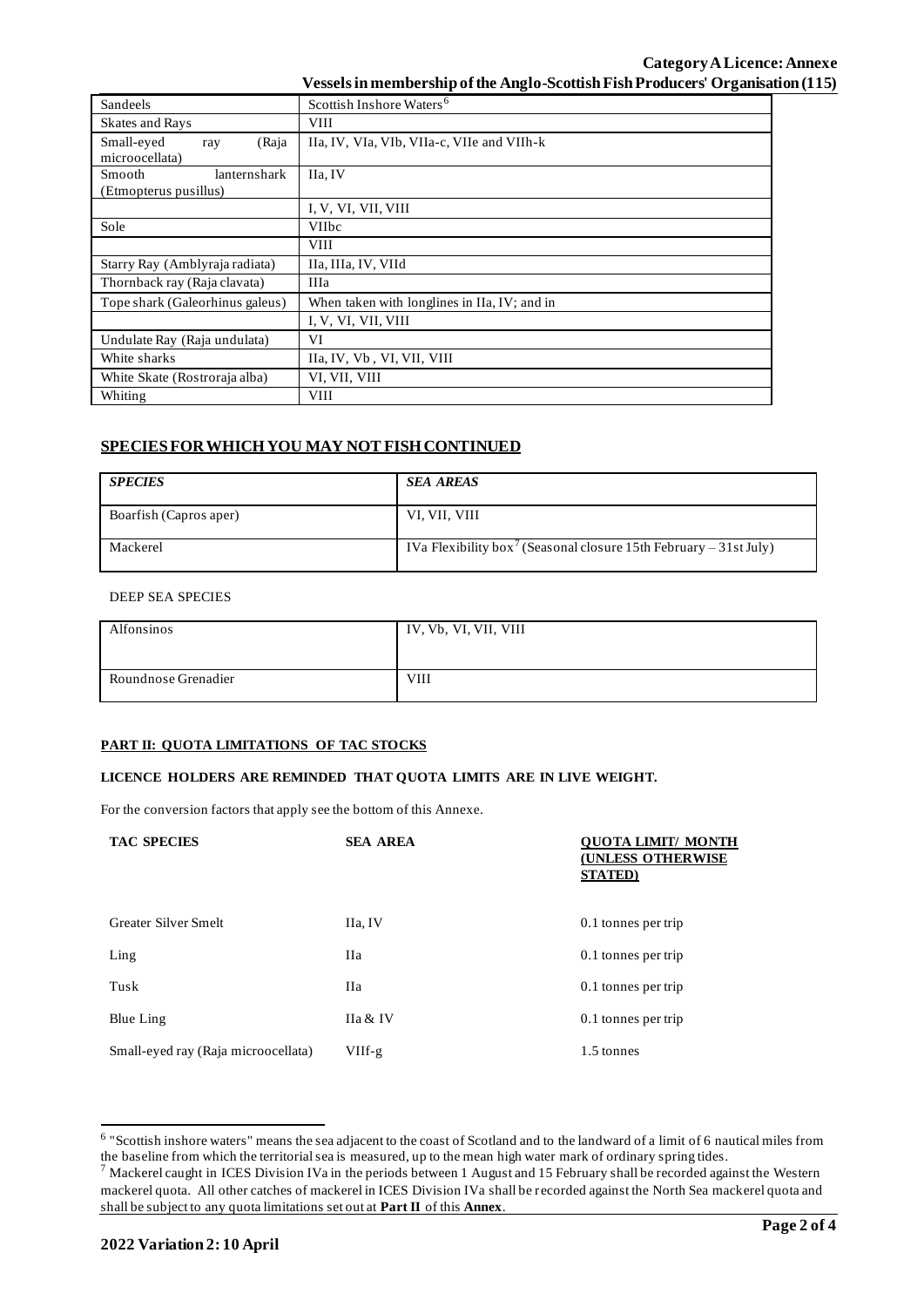|                                                                                | Category A Licence: Annexe |
|--------------------------------------------------------------------------------|----------------------------|
| Vessels in membership of the Anglo-Scottish Fish Producers' Organisation (115) |                            |
| <b>SEA AREA</b>                                                                |                            |
|                                                                                |                            |

| Black scabbardfish  | Ha, IV, Vb, VI, VII  |
|---------------------|----------------------|
| <b>Forkheards</b>   | IIa, IV, Vb, VI, VII |
| Red seabream        | VI, VII, VIII        |
| Roundnose grenadier | IIa, IV, Vb, VI, VII |

**DEEP-SEA SPECIES** 

A quota limitation of **100 kgs per fishing trip** will apply, either singly or collectively, to the above deep-sea stocks in the sea areas described.

|  |  | Live weight shall be calculated by multiplying landed weight by the conversion factors set out below. |
|--|--|-------------------------------------------------------------------------------------------------------|
|  |  |                                                                                                       |

| Species                     | Code       | Gutted | Gutted &<br>Headed | Fillets | Parts            |
|-----------------------------|------------|--------|--------------------|---------|------------------|
| Anglerfish                  | ANF        | 1.22   | 3.0                |         | $3.0^{8}$        |
| <b>Bass</b>                 | <b>BSE</b> | 1.125  |                    | 2.7     |                  |
| <b>Blue Whiting</b>         | WHB        | 1.15   |                    |         |                  |
| <b>Brill</b>                | <b>BLL</b> | 1.09   | 2.7                |         |                  |
| $\mathrm{Cod}$              | <b>COD</b> | 1.17   | 1.7                | 2.6     | $1.38^{9}$       |
| Conger Eel                  | <b>COE</b> | 1.125  |                    | 2.7     |                  |
| Common Dab                  | DAB        | 1.11   | 1.39               |         |                  |
| Common Sole                 | SOL        | 1.04   |                    | 2.5     |                  |
| Flounder                    | <b>FLE</b> | 1.08   |                    | 2.7     | $1.39^{10}$      |
| Greenland Halibut GHL       |            | 1.08   |                    |         |                  |
| Halibut                     | <b>HAL</b> | 1.08   |                    | 2.7     |                  |
| Haddock                     | <b>HAD</b> | 1.17   | 1.46               | 2.6     |                  |
| Hake                        | HKE        | 1.11   | 1.4                | 2.6     |                  |
| Herring                     | HER        | 1.12   | 1.19               |         |                  |
| Horse Mackerel              | JAX        | 1.08   |                    |         |                  |
| Lemon Sole                  | LEM        | 1.05   |                    | 2.5     |                  |
| Ling                        | LIN        | 1.14   | 1.32               | 2.64    | $2.8^{11}$       |
| Mackerel                    | MAC        | 1.09   |                    |         |                  |
| Megrims                     | LEZ        | 1.06   |                    | 2.5     |                  |
| Mullet                      | MUL        | 1.125  |                    | 2.7     |                  |
| Nephrops                    | <b>NEP</b> |        |                    |         | $3.0^{6}$        |
| Plaice                      | <b>PLE</b> | 1.05   | 1.39               | 2.4     |                  |
| Pollack                     | POL        | 1.17   | 1.36               | 2.7     |                  |
| Redfish                     | <b>RED</b> | 1.19   |                    |         |                  |
| <b>Red Mullet</b>           | <b>MUR</b> | 1.125  |                    | 2.7     |                  |
| Saithe                      | <b>POK</b> | 1.19   | 1.44               | 2.9     |                  |
| Skates & Rays <sup>12</sup> |            | 1.13   |                    |         | $2.09^{13}$      |
| Picked dogfish              | DGS        | 1.35   |                    | 2.7     | $2.52^{8}$       |
| Tope                        | GAG        | 1.125  |                    |         |                  |
| Turbot                      | <b>TUR</b> | 1.09   |                    | 2.7     |                  |
| Tusk                        | <b>USK</b> | 1.14   |                    |         |                  |
| Whiting                     | WHG        | 1.18   | 1.41               | 2.7     |                  |
| Witch                       | WIT        | 1.06   |                    | 2.7     |                  |
|                             |            |        |                    |         |                  |
| <b>Deep Sea Species</b>     | Code       | Gutted | Gutted &           | Fillets | Parts            |
|                             |            |        | <b>Headed</b>      |         |                  |
| <b>Black Scabbardfish</b>   | <b>BSF</b> | 1.24   |                    |         | 1.4 <sup>7</sup> |
| <b>Blue Ling</b>            | BLE        | 1.17   | 1.32               | 2.8     |                  |
| Greater Forkbeard           | GFB        | 1.11   | 1.4                |         |                  |
| <b>Greenland Halibut</b>    | GHL        | 1.08   |                    |         |                  |
| Roundnose GrenadierRNG      |            | 1.11   | 1.92               |         | $3.2^{14}$       |
|                             |            |        |                    |         |                  |

<sup>8</sup> Tails

<sup>9</sup> Headed

<sup>10</sup> Gutted, headed and skinned

<sup>11</sup> Gutted and salted

 $12$  Species specific codes and ID guides are available from your local fisheries office

<sup>13</sup> Wings

<sup>14</sup> Gutted, headed and tailed